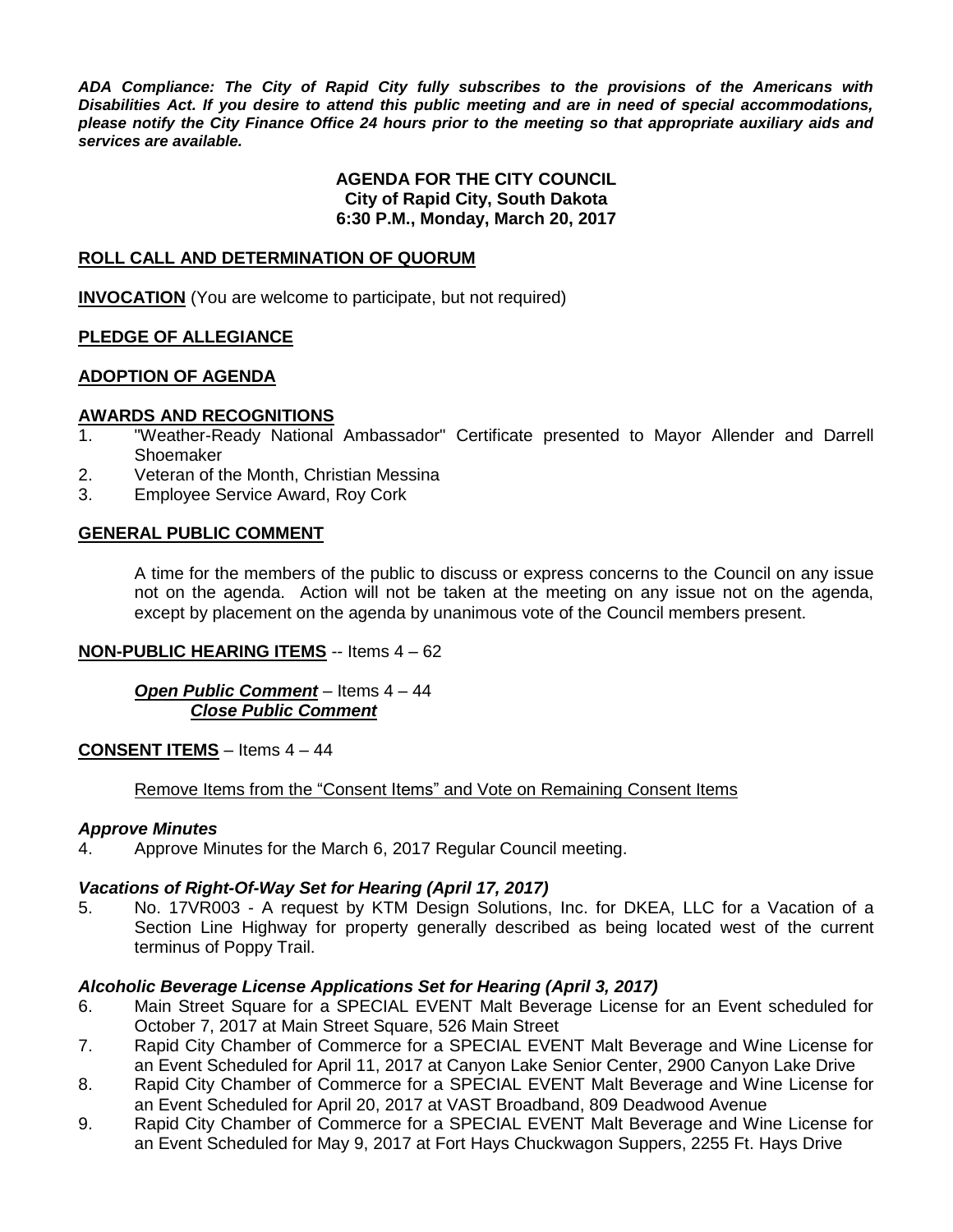10. Rapid City Chamber of Commerce for a SPECIAL EVENT Malt Beverage and Wine License for an Event Scheduled for May 18, 2017 at Liberty, Chrysler, Jeep, Volkswagen, 1101 E. Omaha St

# *Public Works Committee Consent Items*

- 11. No. PW031417-01 Confirm the Reappointments of Steve Malone and Jamie Stampe to the Building Code Board of Appeals.
- 12. No. PW031417-17 Approve Change Order #1F to Johnson Controls Inc. for Parking Garage Security Cameras, Project No. 16-2349 for an increase of \$5,662.00.
- 13. No. PW031417-03 Authorize Staff to Advertise for Bids for Creek Drive Bridge Repairs, Project No. 16-2366 / CIP No. 51154. Estimated Cost: \$90,000.00.
- 14. No. PW031417-04 Authorize Staff to Advertise for Bids for Anamosa Street Reconstruction Midway Street to Milwaukee Street, Project No. 07-1473 / CIP No. 50559. Estimated Cost: \$4,300,000.00.
- 15. No. PW031417-06 Authorize Mayor and Finance Officer to Sign Amendment No. 1 between the City of Rapid City and Banner Associates, Inc. for Water Reclamation Facility (WRF) Potable Water Improvements, Project No. 15-2266 / CIP No. 51079 in the amount of \$7,400.00.
- 16. No. PW031417-07 Authorize Mayor and Finance Officer to Sign Agreement Between the City of Rapid City and the South Dakota Department of Transportation for Improvements to Lacrosse Street At Grade Railroad Crossing.
- 17. No. PW031417-08 Authorize Mayor and Finance Officer to Sign Agreement between the City of Rapid City and FMG, Inc. for Design Professional Services for Trunk Sewer Master Plan – East Blvd to St. Patrick Street, Project No. 16-2353 / CIP 50878 in the amount of \$54,345.00.
- 18. No. PW031417-09 Authorize Mayor and Finance Officer to Sign Amendment No. 1 between the City of Rapid City and HDR Engineering, Inc. for Professional Services for Water Reclamation Facility (WRF) Process Reliability Improvements, Project No. 16-2342 / CIP No. 51141 in the amount of \$15,880.00.
- 19. No. PW031417-10 Authorize Mayor and Finance Officer to Sign Agreement between the City of Rapid City and Hog Wild, LLC for Oversize Water Main Cost Reimbursement, not to exceed \$36,175.00.
- 20. No. PW031417-11 Authorize Mayor and Finance Officer to Sign Amendment No. 3 to Bartlett and West for North Rapid Booster Pump Station Reconstruction, Project No. 13-2080 / CIP No. 50812.A, in the amount of \$58,575.40.
- 21. No. PW031417-12 Approve Acceptance of Infrastructure for Moon Meadows Park, Schedules A, B, and C - DEV12-1087.
- 22. No. PW031417-13 Approve Extension of Contract Bid to Blackstrap for Sodium Chloride.
- 23. No. PW031417-14 Authorize Staff to Purchase One Dodge 2500 4x4 Crew Cab Pickup w/optional 8' box from state contract #16998.
- 24. No. PW031417-15 Authorize Staff to Purchase a 2017 Intimidator 19XP Brush Bandit Chipper from Fairbank Equipment with NJPA Pricing in the Amount of \$76,069.20.
- 25. No. PW031417-02 Approve Change Order #1F to Heavy Constructors, Inc., dba Gustafson Builders for RC Public Library Main Floor – Public Area Update, Project No. 16-2355 for an increase of \$3,758.60.
- 26. No. PW031417-05 Authorize Staff to Advertise for Bids for 2017 Street Patching Project, Project No. 16-2354 / CIP No. 50844. Estimated Cost: \$150,000.00.
- 27. No. PW031417-16 Approve a Request from Bryce Chambliss for Ray & Shirley DeGeest for a Variance to Waive the Requirement to Install Sidewalk per City Ordinance 12.08.060 Along Vista Hills Drive adjacent to 4760 Vista Hills Drive, Rapid City.
- 28. No. PW031417-18 Approve Appeal of Denial of Exception Request from KTM Design Solutions on Behalf of Watershed Development, LLC to Waive Pavement, Curb, Gutter, Sidewalk, Street Light Conduit, Water and Sewer in the Section Line Right-of-Way located along the Eastern Boundary of the Property generally located north of the intersection of Poppy Trail and Dunsmore Road (City File 17EX031). Approve the Appeal to Waive Pavement, Curb, Gutter, Sidewalk, Street Light Conduit, Water and Sewer in the Section Line Right-of-Way located along the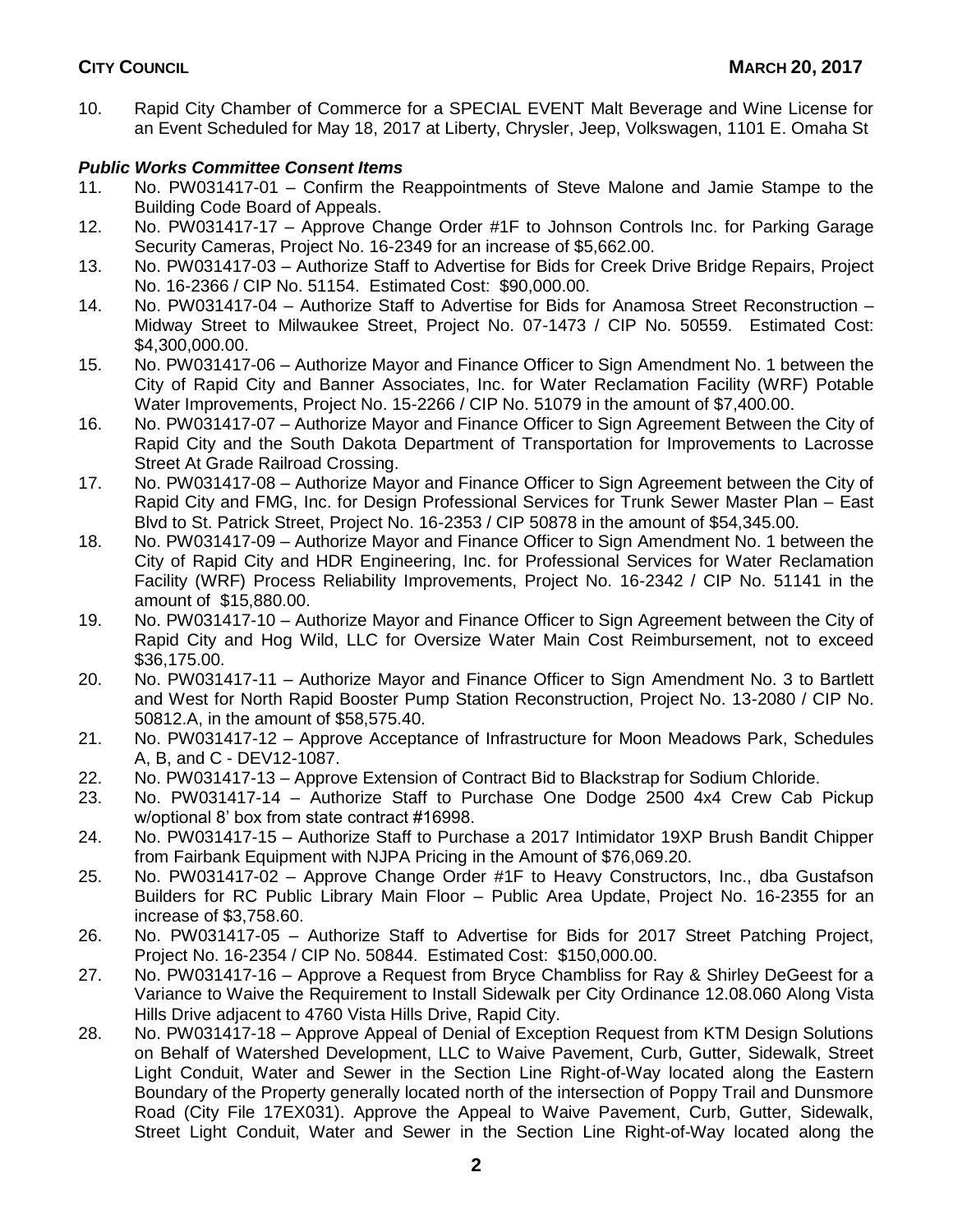Eastern Boundary of the Property generally located north of the intersection of Poppy Trail and Dunsmore Road (City File 17EX031), but require the developer to construct a street connection to the property to the east within the last developable phase of the project.

## *Legal & Finance Committee Consent Items*

- 29. Acknowledge the Following Volunteers for Worker's Compensation Purposes: Shanea Hardwick, Jacob Restemayer, Thomas Tyran, Alyn Gravatt
- 30. No. LF031517-03 Approve Request for Property Tax Abatement as Follows: Black Hills Corporation, 2016, \$13,250.72; Black Hills Corporation, 2016, \$64,827.22 (Total for City of Rapid City: \$78,077.94)
- 31. No. LF031517-04 Authorize Mayor and Finance Officer to Sign Electric Cooperative Agreement with West River Electric Association and Black Hills Electric Cooperative for FY2018
- 32. No. LF031517-05 Acknowledge January 2017 General Fund Cash Balance Report
- 33. No. LF031517-07 Approve Resolution No. 2017-025 a Resolution Writing Off Uncollectible Account Receivable Accounts (Parking Violations)
- 34. No. LF031517-14 Acknowledge January 2017 Sales Tax Report
- 35. No. LF031517-08 Approve Resolution No. 2017-020 a Resolution to Create Position of Parks and Recreation Electrician
- 36. No. LF031517-10 Approve Resolution No. 2017-022 a Resolution Authorizing Staff to Consolidate Existing Employee Policy Resolutions into Employee Policy Manual
- 37. No. LF031517-09 Authorize Submission of the Historic Preservation Commission Certified Local Government Grant Application for 2017-2018 and Receipt of Funds Associated with the Grant
- 38. No. LF031517-13 Approve Purchase of Stage with Vision Funds for Use by Rapid City Summer Nights and Authorize Mayor and Finance Officer to Sign Lease Agreement with Rapid City Summer Nights for Use of Stage.
- 39. No. LF031517-12 Acknowledge Briefing on Street Pavement Maintenance

## *Community Planning & Development Services Department Consent Items (NONE)*

## *Bid Award Consent Items*

- 40. No. CC032017-02.1 Approve award of Total Bid for the Single Axle 4x4 Dump Truck w/Slide in Sander and V-Plow to Eddie's Truck Center, opened on March 14, 2017, to Eddie's Truck Center in the amount of \$176,073.77.
- 41. No. CC032017-02.2 Approve award of Total Bid for Single Axle Sander with Plow to Eddie's Truck Center, opened on March 14, 2017, to Eddie's Truck Center in the amount of \$137,285.00.
- 42. No. CC032017-02.3 Approve award of Total Bid for Vacuum Street Sweeper to Sheehan Mack Sales & Equipment, opened on March 14, 2017, to Eddie's Truck Center in the amount of \$248,575.00.
- 43. No. CC032017-02.4 Approve award of Total Bid for Pothole Patch Truck, opened on March 14, 2017, to Eddie's Truck Center in the amount of \$167,936.00.
- 44. No. CC032017-02.5 Approve award of Total Bid for Four (4) Paratransit Vehicles, opened on March 14, 2017, to the lowest responsible bidder, Telin Transportation Group in the amount of \$327,604.

END OF CONSENT ITEMS

## **NON-CONSENT ITEMS** – Items 45 – 63

## *Open Public Comment* – Items 45 - 63 *Close Public Comment*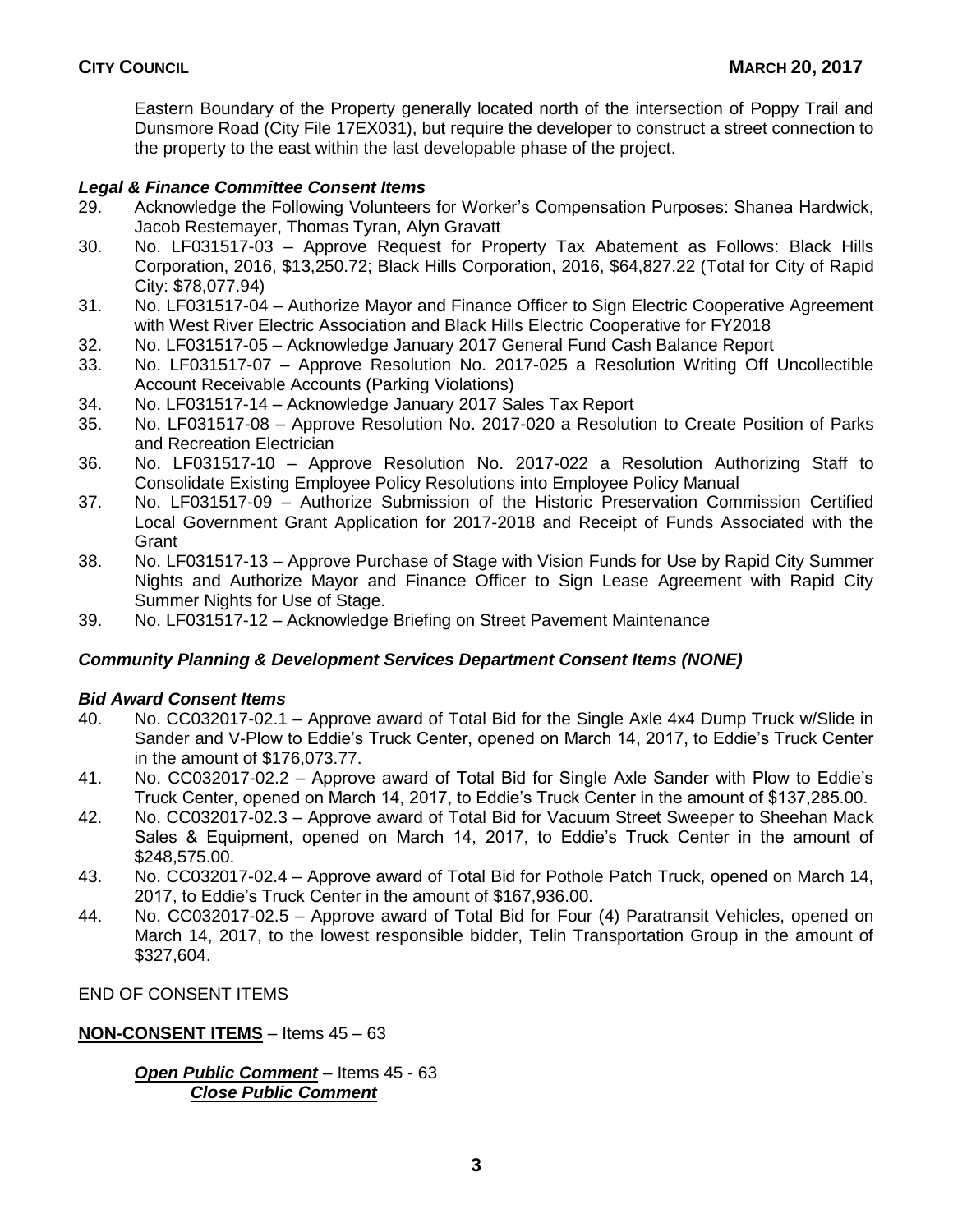# *Ordinances*

- 45. No. PW022817-10 Second Reading, Ordinance No. 6113, An Ordinance to Amend Park Use Regulations by Amending Chapter 12.24 of the Rapid City Municipal Code. **Recommendation: Approve**
- 46. No. LF030117-06 Second Reading, Ordinance No. 6167, An Ordinance Narrowing the Municipal Licensing Requirements for Ambulances by Amending Sections 5.16.010 and 5.16.020 of the Rapid City Municipal Code.

## **Recommendation: Approve**

- 47. No. 17RZ003 First Reading, Ordinance 6160, An Ordinance Amending Section 17.06 of Chapter 17 of the Rapid City Municipal Code, a request by Fisk Land Surveying and Consulting Engineers, Inc for HER Enterprises LLC for a Rezoning from General Commercial District to Light Industrial District for property generally described as being located 1002 E. Omaha Street. **Recommendation: Approve in conjunction with a Planned Development Designation**
- 48. No. 17RZ004 First Reading, Ordinance 6161, An Ordinance Amending Section 17.06 of Chapter 17 of the Rapid City Municipal Code, a request by KTM Design Solutions Inc for BH Capital, LLC for a Rezoning from No Use District to Low Density Residential District I for property generally described as being located southeast of E. St. Patrick Street and South Valley Drive intersection.

## **Recommendation: Approve**

49. No. 17RZ005 - First Reading, Ordinance 6162, An Ordinance Amending Section 17.06 of Chapter 17 of the Rapid City Municipal Code, a request by KTM Design Solutions Inc for BH Capital, LLC for a Rezoning from No Use District to Medium Density Residential District I for property generally described as being located southeast of E. St. Patrick Street and South Valley Drive intersection.

## **Recommendation: Approve**

- 50. No. 17RZ006 First Reading, Ordinance 6163, An Ordinance Amending Section 17.06 of Chapter 17 of the Rapid City Municipal Code, a request by KTM Design Solutions Inc for BH Capital, LLC for a Rezoning from No Use District to General Commercial District for property generally located southeast of E. St. Patrick Street and South Valley Drive intersection. **Recommendation: Approve**
- 51. No. 17RZ007 First Reading, Ordinance 6164, An Ordinance Amending Section 17.06 of Chapter 17 of the Rapid City Municipal Code, a request by KTM Design Solutions Inc for BH Capital, LLC for a Rezoning from No Use District to General Commercial District I for property generally described as being located southeast of E. St. Patrick Street and South Valley Drive intersection.

## **Recommendation: Approve**

52. No. 17RZ008 - First Reading, Ordinance 6165, An Ordinance Amending Section 17.06 of Chapter 17 of the Rapid City Municipal Code, a request by KTM Design Solutions Inc for BH Capital, LLC for a Rezoning from General Agricultural District to Medium Density Residential District I for property generally described as being located southeast of E. St. Patrick Street and South Valley Drive intersection.

# **Recommendation: Approve**

53. No. 17RZ009 - First Reading, Ordinance 6166, An Ordinance Amending Section 17.06 of Chapter 17 of the Rapid City Municipal Code, a request by KTM Design Solutions Inc for BH Capital, LLC for a Rezoning from General Agricultural District to General Commercial District for property generally described as being located southeast of E. St. Patrick Street and South Valley Drive intersection.

# **Recommendation: Approve**

54. LF031517-06 – Approve Introduction and First Reading of Ordinance No. 6170 Regarding Supplemental Appropriation #1 for 2017. **Recommendation: Approve**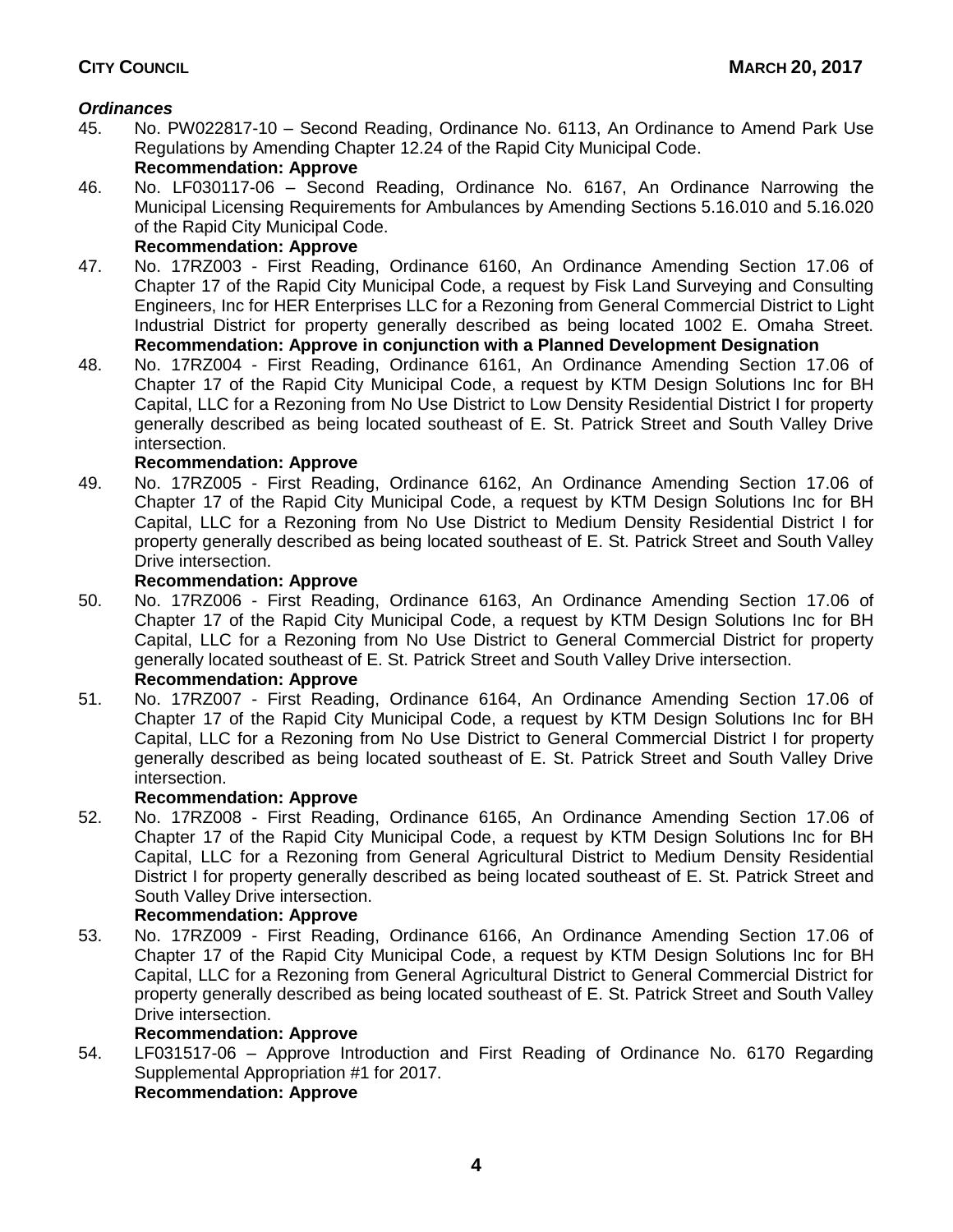55. LF031517-11 – First Reading, Ordinance No. 6171, An Ordinance to Update the City's Promotion Agency for Purposes of the Municipal Gross Receipts Tax by Amending Sections 3.18.050, 3.18.060, and 3.18.070 of the Rapid City Municipal Code. **Recommendation: Approve**

# *Community Planning & Development Services Department Items*

56. No. 17PL011 - A request by Fisk Land Surveying and Consulting Engineers, Inc for Founders Park LLC for a Preliminary Subdivision Plan for Lot 9 of Founders Park Subdivision, generally described as being located east of Founders Park Drive.

# **Recommendation: Approve with stipulations**

57. No. 17PL013 - A request by KTM Design Solutions, Inc for BH Capital, LLC for a Preliminary Subdivision Plan for Lots 1 thru 14 of Block 1, Lots 1 thru 14 of Block 2 of Johnson Ranch Subdivision, generally described as being located southeast of the E. St. Patrick and South Valley Drive intersection.

## **Recommendation: Approve with stipulations**

## *Legal & Finance Committee Items*

58. No. LF030117-02 – Authorize Mayor and Finance Officer to Sign Second Amended Contract for Construction of Public Improvements Through Private Developer Tax Increment District Number Thirty-Eight Between Heartland Retail Center LLC and City of Rapid City (continued from the March 1, 2017 Legal and Finance Committee Meeting)

## **Recommendation: Send to council without recommendation.**

59. No. LF030117-03 – Authorize Mayor and Finance Officer to Sign Third Assignment Agreement for Tax Increment District No. 38 Between the City of Rapid City, Heartland Retail Center, LLC, and CorTrust Bank (continued from the March 1, 2017 Legal and Finance Committee Meeting) **Recommendation: Send to council without recommendation.**

## *Public Works Committee Items*

60. No. PW021417-17 – Appeal of Denial of Request from KTM Design Solutions for an Exception to Waive the Requirements for Subdivision Improvements on South Valley Drive. *(This item was continued from the March 6, 2017 Council meeting.)*

# **Recommendation: Send to City Council without recommendation. Motion carried 4-1.** 61. No. PW111516-21 – Sidewalk Discussion (Continued from the February 14, 2017, Public Works Committee Meeting).

**Recommendation: Send to City Council without Recommendation**

# *Other Board, Commission & Committee Items (NONE)*

## *Bids*

62. No. CC030617-02.1 – Approve award of Total Bid for WRF Potable Water Improvements, Project No. 15-2266 / CIP No. 51079 opened on February 28, 2017, to the lowest responsible bidder, R.C.S. Construction, Inc. in the amount of \$585,048.60.

# **Recommendation: Motion carried by a vote of 3-1 with Doyle opposed.**

# *Mayor's Items (NONE)*

## *Staff Items*

63. No. CC032017-04.1 - Authorize lowering the percentage of work that the Contractor must perform, with their own organization, from 50% to 30% for the East Rapid City Water System Expansion Morris Lane Pressure Reducing Valve (PRV) Facility, Project Number 14-2195, CIP # 50964.C.

# *Council Items & Liaison Reports (NONE)*